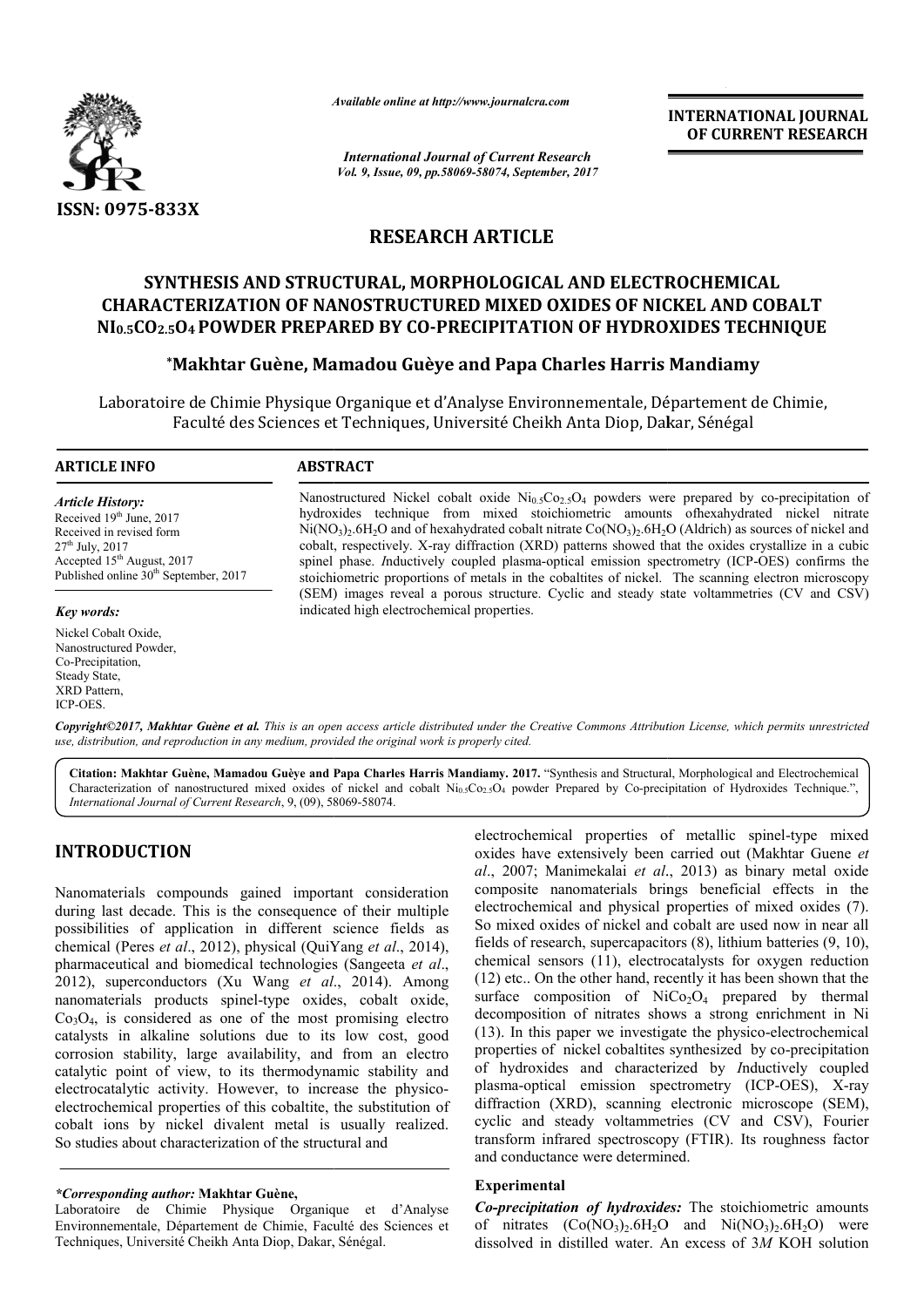was added, drop-wise, in order to co-precipitate the hydroxides. The solvent was evaporated and the precipitate washed with distilled water, and dried at 100 °C for 12 h and finally treated at 350 °C in an oven for 24h (Ponce *et al*., 1999).

#### *Characterization*

All X-ray powder diffraction patterns were realized using a Siemens D 500 diffractometer using  $C_0K\alpha$  radiation ( $\lambda$ = 0.1789 nm) anti-cathode and a Ni filter at scanning rate of  $0.05^{\circ}$  s<sup>-1</sup>, 20 varying from 10° to 80°. Thermo gravimetric analyzer (TGA) measurement was carried out using TG 209 F3 Tarus (Netzsch). Field emission scanning electron microscopy (FESEM) images were taken with a JEOL apparatus (JSM 840). Infrared spectra were obtained using a Brucker Multipare CT 25000 spectrometer coupled with an Avatar 320 FTIR apparatus.

The ICP measurements were performed with a sequential ICP-OES spectrometer Varian 3710ES (axial view), equipped with a sample preparation system Varian SPS3 (Agilent Technologies, USA). Three samples, each containing HNO<sub>3</sub>70% acid were prepared. The mixture is filtered through pore size membrane filters of 0.45 nm before ICP analysis. To avoid concentrated samples, in order to stay in the calibration range, we used 100 times diluted samples.That would explain the slight error measurements. Scanning electron microscopy (SEM) allows estimating the average aggregate size and crystallinity degree of the oxides, the microstructures of the powders were examined by scanning electron microscopy using a JEOL apparatus (JSM 840). The electrochemical measurements were performed at 25 °C in the classic threeelectrodecell layout. The electrolyte was a 1 M KOH solution prepared with twice-distilled water. A Pt counter-electrode and a potentiostat-galvanostat EG & G PAR Model 263 coupled to acomputer were used. Except where otherwise stated, an Hg/HgO 1 M KOH reference electrode (0.098 V/NHE) was used. Nickel plates (1 x 2 cm²) cut from a Ni foil (99%, Aldrich) were used to realize the working electrode according to the following procedure: a suspension of a powder of the mixed oxides in isopropylic acid was prepared. The paste of this suspension was brushed on the Ni plates and put in an oven between 200 and 250 °C for 4 hours in order to improve the active matter grip on the support. This operation was repeated 4 times for each sample.

# **RESULTS AND DISCUSSION**

### *Thermogravimetric analyses TGA*



**Figure 1. TG curve for Ni0.5Co2.5O4 nanoparticles**

The thermal properties of the binary nickelcobalt precurs or were characterized by the TG analyses in order to determine the suitable thermal decomposition temperature for preparing the mixed oxide. Figure 1 shows the thermal decomposition of the precursor from the ambient temperature to 800°C. It appears that the decomposition phenomenon occurs in three different steps (Chun-Chieh Tseng *et al*., 2013; Chun-Tsung Hsu, 2013; Makhtar Guene *et al*., 2005). The first step from room temperature to 225°C, corresponds to evaporation of the moisture and the dehydration of the nitrates. The second step, from 225 to 315°C, corresponding to the major weigh lost, can be attributed to the dehydration of the oxide hydrate and decomposition of nitrate anions. The last step, from 315°C to 700°C, suggests the formation of a well crystallized spinel structure.

#### *X-ray analysis*

The XRD powder pattern of  $\text{Ni}_{0.5}\text{Co}_{2.5}\text{O}_4$  prepared by coprecipitation of hydroxides at 350 °C was recorded in a 2θ range from 10° to 80° (Figure 2).The diffraction peaks are observed at about 20.1, 37.3, 42.6, 43.5, 53.4, 66.9, 70.2 and 77.8°. They correspond to the (111), (220), (311), (400), (422), (511), and (440) planes of the  $Ni<sub>0.5</sub>Co<sub>2.5</sub>O<sub>4</sub>$  phase. All these peaks (in particular the characteristic one at 311) indicate clearly that the binary mixed oxide crystallized in cubic spinel phases spatial FD3m with a total absence of parasitic peaks such as NiO or CoO. This demonstrates the purity of the product and confirms the results obtained with ICP-OES.



Table 1 gives the values of the cell parameter (*a*) and of the interplanar distances  $d_{hkl}$ ; the corresponding cubic cell parameter was calculated by means of the following formula for a cubic lattice:

 $a = d_{hkl} (h^2 + k^2 + l^2)$ h, k and l are Miller indices

| hkl           | 11    | 220   | 311   | າາາ   | 400   |       | 511   | 440   |
|---------------|-------|-------|-------|-------|-------|-------|-------|-------|
| $d_{hkl}(nm)$ | 4.671 | 2.852 | 2.435 | 2.335 | .648  | .688  | 1.558 | .430  |
| a(A)          | 8.089 | 8.066 | 8.073 | 8.084 | 8.073 | 8.084 | 8.086 | 8.080 |

The calculated average value is  $a = 8.079 \pm 0.011$  Å, result matching well the JCPDS ASTM files No. 9-418 and 2-1074 where  $a_{\text{NiCo}_2O_4} = 8.128$  Å. This value is in good agreement with our previous works as we found 8.095 Å for  $Ni<sub>0.6</sub>Co<sub>2.6</sub>O<sub>4</sub>$ (Makhtar Guene, 2005) and 8.102 Å for  $\text{Ni}_{0.9}\text{Co}_{2.1}\text{O}_4$  (Guèye *et al*., 2016) prepared both by sol gel using propionic acid. Chi *et al* (Chi, 2004) obtained values from 8.098 to 8.109 Å for NiCo<sub>2</sub>O<sub>4</sub> prepared by coprecipitation of hydroxides method. Ding and coworkers (20) obtained a lattice parameter of 8.104 Å for a  $NiCo<sub>2</sub>O<sub>4</sub>$  sample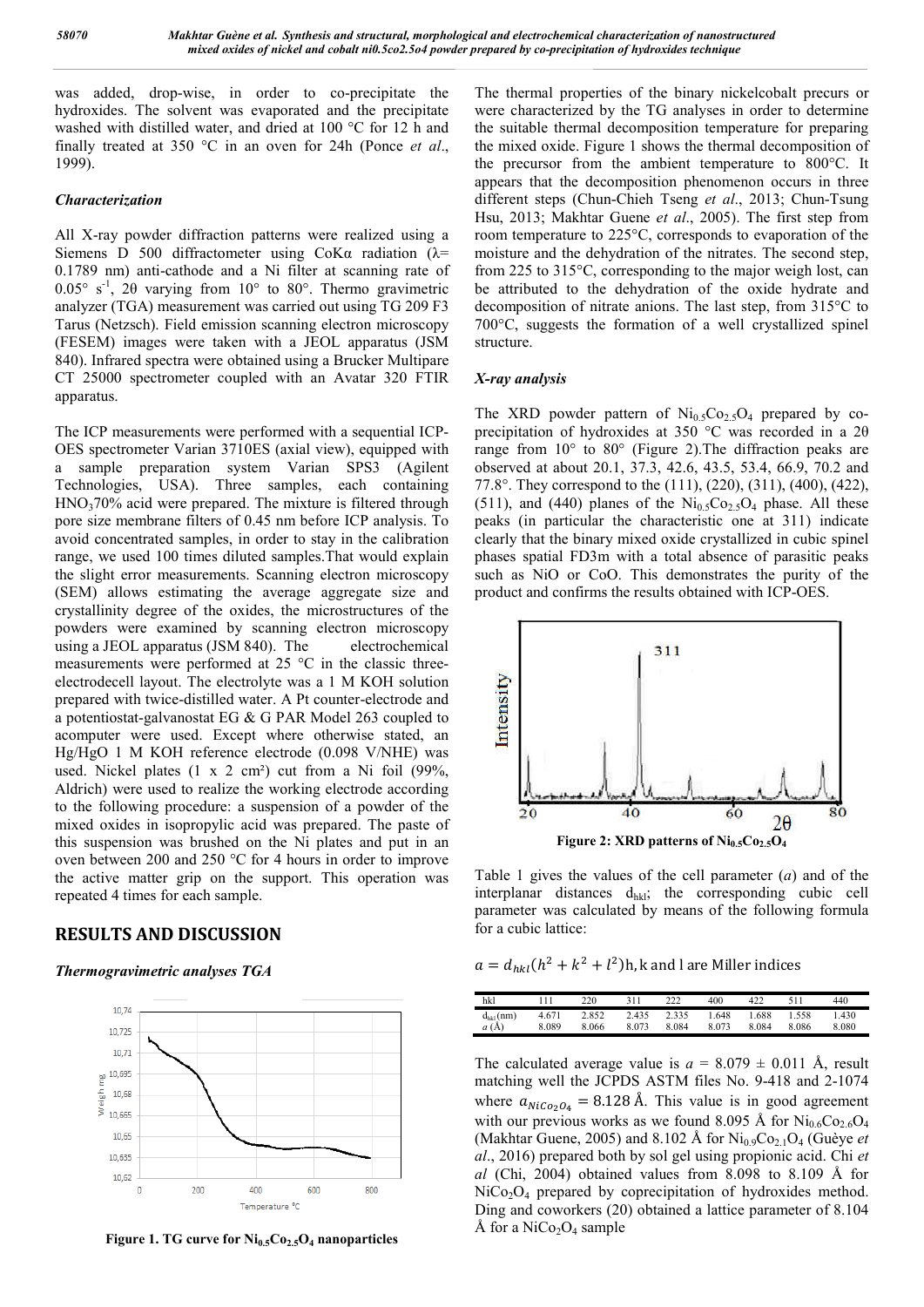# *Inductively coupled plasma-optical emission spectrometry (ICP-OES)*

Inductively coupled plasma optical emission spectrometry (ICP-OES) is a powerful and suitable technique for the determination of nickel amounts in a sample (Ferreira, 1999; Yunes *et al*., 2003). We show here that ICP-OES is also efficient to determine the quantity of cobalt contained in a sample. Table II gives the amounts of Ni and Co calculated according to the stoichiometry of  $Ni<sub>0.5</sub>Co<sub>2.5</sub>O<sub>4</sub>$  and determined from ICP-OES technique. Calculated and experimental values are in good agreement taking into account uncertainties. The ICP-OES procedure used here shown that it is easy besidesbeing simple and economical, to get the amount of cobalt contained in a sample. This technique has already been used by Li *et al.* (1999) to compare results obtained in calculated method and by ICP-OES in the determination of the ratios of Pt in  $Mn_3O_4$  Pt-Mn<sub>3</sub>O<sub>4</sub>/C powder. Semenova and coworkers (22) used, also, ICP-OES to find contents of Li and Na in cobaltite  $Li_xNa_xCoO_2$ .

#### **Table 2. Concentrations (g.kg-1 ) of Ni and Co in oxide samples obtained by ICP-OES**

| Element | Ions concentrations $(g/kg)$ |      |                      |      |  |  |  |  |  |
|---------|------------------------------|------|----------------------|------|--|--|--|--|--|
|         | Determined<br><b>ICPOES</b>  | from | Calculated           | from |  |  |  |  |  |
| Ni      | $129 \pm 11$                 |      | stoichiometry<br>122 |      |  |  |  |  |  |
| ്റ      | $613 \pm 20$                 |      | 588                  |      |  |  |  |  |  |

#### *Scanning electron microscopy SEM*

The electrocatalytic performances of mixed oxides, when used as electrodes, depend on the electrolytes, the reactants, the transport of charges (electrons, ions). All these factors must be considered simultaneously as they are, mainly, function of the microstructure of the substances. Consequently, it is necessary to study the oxide morphology by SEM since microphotographs SEM give an idea of the compound surface morphology.



**Figure 3: SEM migrographs of**  $Ni_{0.5}Co_{2.5}O_4$  **a) X 6000 and b) X 10000**

Themorphology of the oxide surface is displayed in Figure 3. It shows that  $Ni<sub>0.5</sub>Co<sub>2.5</sub>O<sub>4</sub>$  presents a very marked cottony appearance with porous homogeneity. This porous aspect of mixed oxides of Ni and Co has already been observed in the literature with both powders (Seung Ho Choi *et al*., 2015) and films (Zhi-Bin Zheng, 2016).This porous character of the oxide is of capital importance when used as electrode, in particular in the transport of electrical charges and ions diffusion. This fact gives it high electrocatalytic properties (Xuefei Gong *et al*., 2014).

#### *Fourier transform infrared spectroscopy (FTIR)*

We used FTIR spectroscopy in order to provide supplementary information on the type of metal oxides as it is known to be a

powerful tool in the characterization of mixed oxides (Melendres, 1998). Figure 4 shows the spectrum of  $Ni<sub>0.5</sub>Co<sub>2.5</sub>O<sub>4</sub>$  oxide prepared by co-precipitation of hydroxides. The two strong absorption bands at  $559 \text{ cm}^{-1}$  and  $656 \text{ cm}^{-1}$ correspond to the metal-oxygen stretching from tetrahedral and octahedral sites respectively, which are characteristics of pure spinel cobaltites (Salvati-Niasari, 2009; Alizadeh-Gheshlaghi, 2012). No other peak has bee observed, confirming the purity of the synthetized oxide. This observation is in good agreement with the XRD and ICP-OESresults.



**Figure 4: FFT-IR spectra of Ni<sub>0.5</sub>Co<sub>2.5</sub>O<sub>4</sub> catalysts prepared by co**‐**precipitation and calcined at 350°C**

#### *Cyclic voltammetry*

Figure 5 shows cyclic voltammetric behavior of  $Ni<sub>0.5</sub>Co<sub>2.5</sub>O<sub>4</sub>$ electrodes at scan rates from 10 mV/s to 100 mV/s in 1.0 mol/dm<sup>3</sup>NaOH at room temperature. The current was normalized to the amount of activity materials in 1 cm<sup>2</sup>electrode.



Figure 5: Cyclic voltammograms of Ni<sub>0.5</sub>Co<sub>2.5</sub>O<sub>4</sub> in 1.0 mol/L **NaOH at scans rate varying from 10 mV/s to 100 mV/s.**

Each cyclic voltammogram exhibits two sets of peak, an anodic peak at about 0.380V and its corresponding cathodic one at about 0.550 V/HgHgO prior to oxygen reduction. The intensity of the anodic and cathodic peaks increases with the scanning rates.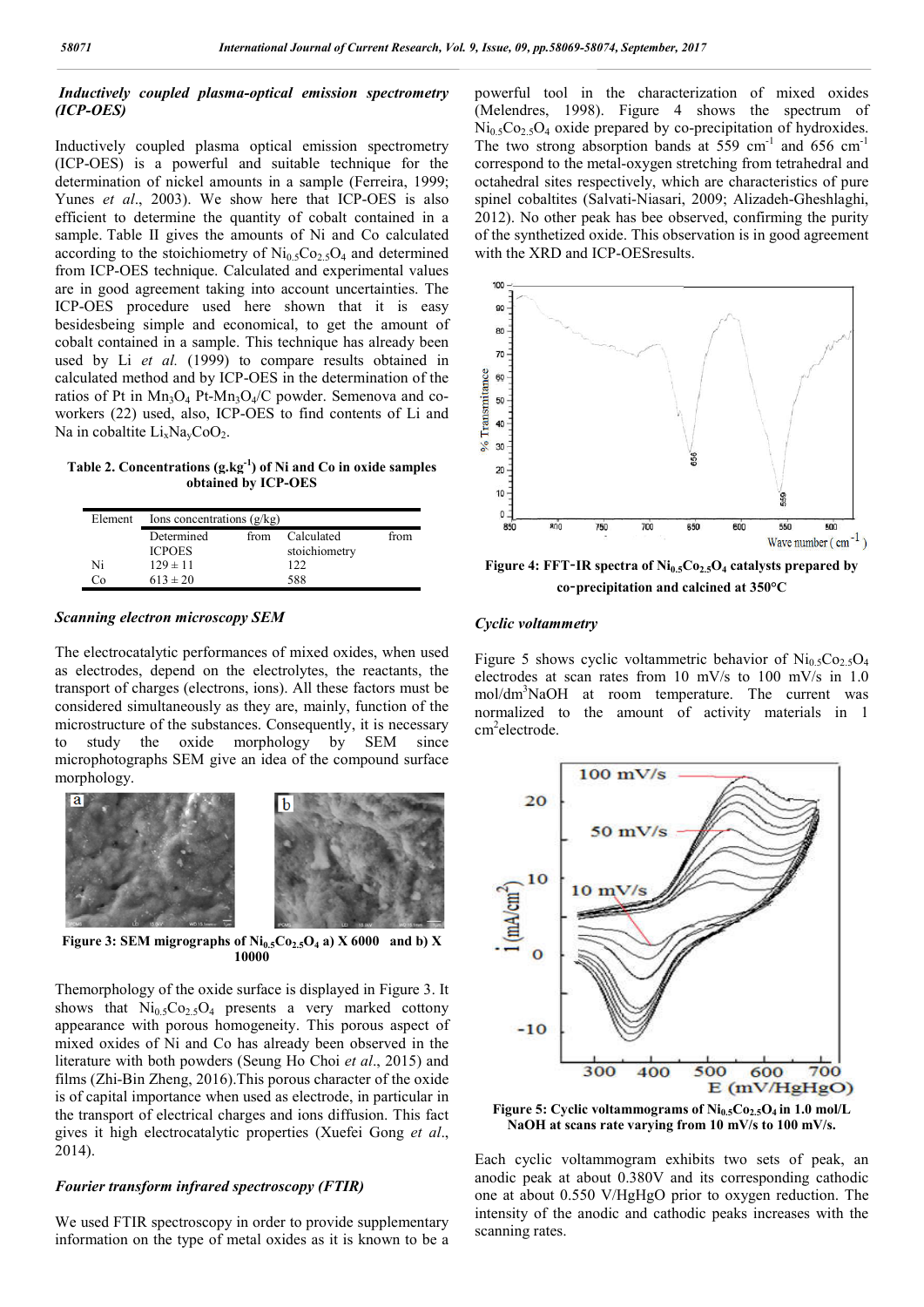Anodic peaks shift towards positive potential and the cathodic peaks shift towards negative potential when scan rates increase. This phenomena has already been observed by Cuihua *et al.* (2012) and Guèye *et al.* (2016). The shapes of the well-defined peaks of the CV curves do not significantly changed with the increase of the scan rate, revealing the good electrochemical reversibility of the  $Ni<sub>0.5</sub>Co<sub>2.5</sub>O<sub>4</sub>$  electrode (Liu *et al*., 2012). The redox peaks in cyclic volammetry are attributed to faradic reaction involving NiII/NiIII and NiII/NiIII with OH**-** ions (Ediga Umeshbabu *et al*., 2014). The redox peak of the electrode materials can be attributed to the following reactions.

$$
Ni(OH)_2 + OH^- \rightarrow NiOOH + H_2O + e^-
$$

And

 $2Ni_{0.5}Co_{2.5}O_4 + 2OH^- + 2H_2O \rightarrow NiOOH + 5CoOOH + 2e^-$ And

 $CoOOH + OH^{-} \rightarrow CoO<sub>2</sub> + H<sub>2</sub>O + e^{-}$ 

The redox potentials of the NiII/NiIII and CoIII/CoIV transitionsare so close that the redox peaks observed are becoming anoverlapping ones (Wu, 2014). In both cases, the sudden increase of the current at high potentials (after the oxidation peak) corresponds to the oxygen evolution reaction according to:

 $4 \cdot OH^- \rightarrow 2H_2O + O_2 + 4e^-$ 

#### *Steady state cyclic voltammetry*

Figure 6 gives typical voltamperometric curves of the capacitive currents as a function of the potential. The real surfaces are thus determined from the plot of the capacitive currents as a function of the scanning rate (36, 37) in a very low potential range (in this case between 0 and 50 mV) in which the faradaic current is assumed to be negligible compared to the capacitive currents. In fact, the capacitive current density  $i_{cap}$  and the scanning speed  $\nu$  are related by the relation

$$
i_{cap} = C_{dc} \times v = C_{dc} \cdot \frac{dE}{dt}
$$

Where  $C_{dc}$  is the double layer capacitance and corresponds to the slope of the line  $i = f(v)$ . (Zhi-Bin *et al.*, 2016).



Figure 6: Cyclic voltammograms of Ni<sub>0.5</sub>Co<sub>2.5</sub>O<sub>4</sub> electrode in the **potential range of 0 - 0.05V in 1.0 mol/L NaOH (scan rates in varying from 10 to 90 mV/s)**

However, the presence of an intercept on the  $i_{cap}$  axis in Figure7 indicates a small occurrence of faradaic processes such as electrochemical adsorption of OH- ions during the cyclic runs. To determine the roughness factor  $R_f$ , we choose the cyclic voltammetry method for its simplicity and its reproducibility. In this method, the determination of  $R_f$  is carried out assuming a double layer  $C<sub>dl</sub>$  theoretical value of smooth surface of  $60 \mu$ F.cm<sup>-2</sup> (Da Silva, 2001). The roughness factor,  $R_f$ , is obtained by dividing the electro decapacitance  $C_{dl}$ by the capacitance of smooth surface (Da Silva, 2001; Bangan Lu, 201138). The estimated  $C_{\rm dl}$  and corresponding roughness factor  $R_f$  values in 1MKOH at 25◦C obtained from the slope of the curvei<sub>cap</sub> versus *v*, are respectively  $0.490.10^{-3}$  F.cm<sup>-2</sup> and 8. These values are similar to those already obtained for mixed oxides of Ni and Co (Bangan Lu, 2011) and of other types of mixed oxides (Singha, 2006)



**Figure 7: Double layer charging current density versus scan rates of Ni0.5Co2.5O4 electrode in 1.0 mol/L NaOH (scan rates in varying from 10 to 100 mV/s)**

Figure 7 gives the measurements in a potential range where oxygen evolution takes place according to the reaction: 4 OH-  $\rightarrow$  2 H<sub>2</sub>O + O<sub>2</sub> + 4e- which allows the release of molecular oxygen and occurs at from 0.6 V (Hg / HgO, 1M KOH)



**Figure 8 : Steady state polarization curve from oxygen evolution of Ni0.5Co2.5O4 electrode**

The curve (Fig. 8) shows two zones, the first one between 0.5 and 0.65 V and a second one over 0.65 V. This second zone, with a high slope, corresponds to the formation of oxygen bubbles (40). This overvoltage zone is a function of the method of preparation and the modification of the slope between the two zones can be associated with three distinct factors: a change in the mechanism of the reaction in the limiting step of the reaction rate (Bocca, 1999; Boon Siang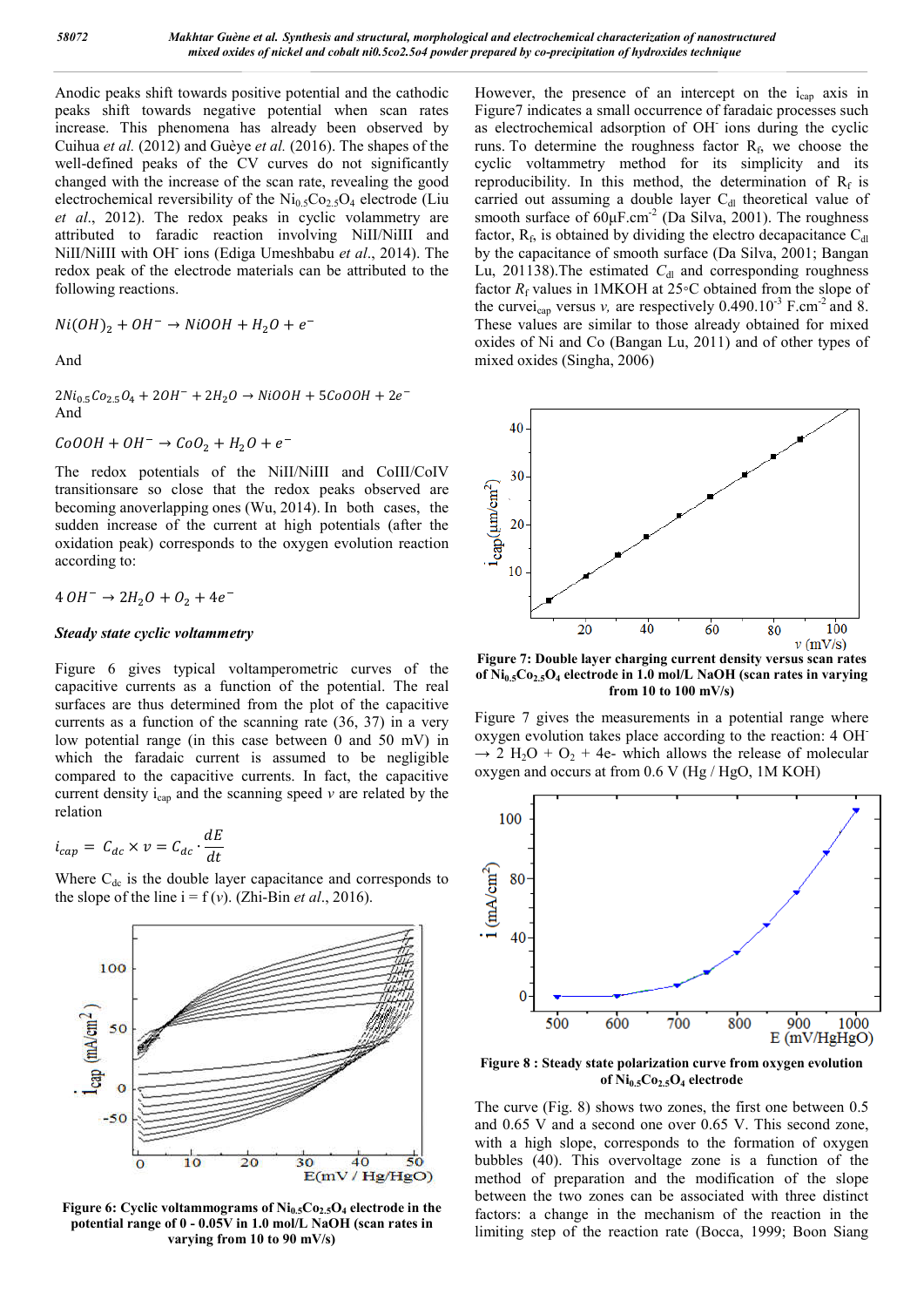Yeo, 2011) and / or a modification of the surface area (Boon Siang Yeo, 2011).

#### **Conclusion**

 $Ni<sub>0.5</sub>Co<sub>2.5</sub>O<sub>4</sub>$  oxide was synthetized using the co-precipitation of hydroxides method which we used in this study as itis very simple, large-scale, inexpensive and is a traditional method to prepare powder samples. It allows to obtain easy reproducible results. We get pure mixed oxide capable to deliver excellent performance. The product have been characterized by techniques as such XRD, ICP-OES, SEM CV, and CSV. These techniques confirm stoichiometric compositions and purity of the mixed oxide, which means that the oxide crystallized in the spinel phase, space group Fd3m, with no parasitic phases. SEM microphptographs indicate porous aspect leading to good properties of the oxide in electrical charges and ions transport and diffusion. The CV and CSV point out high catalytic performance, good stability for the OER in NaOH solution. This work opens up the possibility for the fabrication of highperformance electrode.

#### **Acknowledgement**

We gratefully acknowledge Pr M D Taylor, Anna Santoro, and Dr. Gramm. A. Ormondroyd of Bangor University in North Wales (U.K) for their support of this study.

## **REFERENCES**

- Alizadeh-Gheshlaghi E., Shaabani B., Khodayari A., Azizian-Kalandaragh Y., Rahimi R. 2012. Powder Technology, 217, 330-339
- Bahaa M. Abu‐Zied, Soliman A. Soliman, Sarah E. Abdellah, 2014. "Pure and Ni-substituted  $Co<sub>3</sub>O<sub>4</sub>$  spinel catalysts for direct N2Odecomposition"*Chinese Journal of Catalysis 35 1105–1112*
- Bangan Lu, Dianxue Cao\*, Pan Wang, Guiling Wang, YinyiGao, 2011. "Oxygen evolution reaction on Nisubstituted  $Co<sub>3</sub>O<sub>4</sub>$  nanowire array electrodes" international journal of hydrogen energy 3 6 72 -78
- Bocca C. A. BarbucciM. Delucchi, G. Cerisola, 1999. "NICKEL–COBALT oxide-coated electrodes: influence of the preparation technique on oxygen evolution reaction (OER) in an alkaline solution"International Journal of Hydrogen Energy Vol. 24, Issue 1; 21-26
- Boon Siang Yeo and Alexis T. Bell, 2011. "Enhanced Activity of Gold-Supported Cobalt Oxide for the Electrochemical Evolution of Oxygen"; *|J. Am. Chem. Soc., 133, 5587– 5593*
- Chi B, Li J, Han Y, Chen Y. 2004. "Effect of temperature on thepreparation and electrocatalytic properties of a spinelNiCo<sub>2</sub>O<sub>4</sub>/Ni electrode". *Int J Hydrogen Energy*, *29:605-615.*
- Chi. B., Li, J., Han, Y., Chen, Y. 2004. Int. J. Hydrogen Energy, 29, 605-616.
- Chun-Chieh Tseng, Jeou-Long Lee, Yih-Ming Liu, Ming-Der Ger, Youn-Yuen Shu, 2013. « Microwave-assisted hydrothermal synthesis of spinel nickel cobaltite and application for supercapacitors »; *Journal of the Taiwan Institute of Chemical Engineers 44 415 - 419*
- Chun-Tsung Hsu, Chi-Chang Hu. 2013. «Synthesis and characterization of mesoporous spinel NiCo<sub>2</sub>O<sub>4</sub> characterization of mesoporous spinel  $NiCo<sub>2</sub>O<sub>4</sub>$ using surfactant-assembled dispersion for asymmetric supercapacitors" *Journal of Power Sources 242 66 - 671*
- Cuihua An, Yijing Wangn, YananHuang, Yanan Xu, Lifang Jiao, Huatang Yuan, 2014. "PorousNiCo2O4 nanostructuresforhigh performancesupercapacitorsvia a microemulsiontechnique", Nano Energy 10, 125–134
- Da Silva LM, De Faria LA, Boodts JFC 2001. « Determination of themorphology factor of oxide layers"*Electrochim Acta 47: 395-403*.
- Dinamani, M. and Vishnu Kamath, P. 2000. "Electrocatalysis of oxygen evolution at stainless steel anodes by electrosynthesized cobalt hydroxide coatings";*Journal of Applied Electrochemistry 30 1157-1161.*
- Ding, R., Qi, L., Jia. M., Wang, H. 2014. *Journal of Power Sources,* 251, 287-295
- EdigaUmeshbabu, G. Rajeshkhanna, G. Ranga Rao, 2014. "Urchin and sheaf-like NiCo<sub>2</sub>O<sub>4</sub>nanostructures: Synthesis and electrochemical energy storageapplication"; international journal of hydrogen energy 39 15627 - 15638
- Ferreira, S.L.C., de Brito, C.F., Dantas, A.F., LopodeArau´ jo, N.M. Spinola Costa, A.C. 1999. Talanta 48 1173.
- Guèyeet, J. M. M. Guène Synthesis of  $Ni<sub>0.9</sub>Co<sub>2.1</sub>O<sub>4</sub> mixed$ oxides powders prepared by sol-gel method viapropionic acid and characterization by X-ray, ICP, FTIR and XPS analysis" *Soc. Ouest-Afr. Chim. (2016) 041; 35- 40*
- Larcher, D., Sudant, G., Leriche, J. B., Chabre, Y., Tarascon, J. M. 2002. The electrochemical reduction ofCo3O4 in a lithium cell. J. Electrochem. Soc., 149: A234.
- Li Z., Shi S., Zhong Q., Zhang C., Xu C. 2014. ElectrochimicaActa 146, 119-124
- Liu, Q., Zhang, X., Yang, B., Liu, Jingyuan, Li, R., Zhang, H., Liu, L., and Wang, J. 2012. "Construction of Three-Dimensional Homogeneous NiCo<sub>2</sub>O<sub>4</sub> Core/Shell<br>Nanostructure as High-Performance Electrodes as High-Performance forSupercapacitors". *J. Electrochem. Soc.,* 162 (12), E319- E324.
- Makhtar Guene, Abdou Aziz Diagne, Modou Fall, MorMarème Dieng, and Gérard Poillerat, 2005. "Synthesis And Characterization Of  $Ni<sub>0.4</sub>Co<sub>2.6</sub>O<sub>4</sub>$  "Spinel Mixed" Oxides Powder: Study Of Its Surface Properties By Voltammetry, X-Ray, Ftir, Uv-Vis-Nir Spectroscopy And Scanning Electron Microscopy", *Chem. Soc. Ethiop. 19(2), 213-220*.
- Makhtar Guene, Abdou Aziz Diagne, Modou Fall, MorMarèmeDieng, and Gérard Poillerat "Preparation of nickel - cobalt spinel oxides NixCO3-xO4. Comparison of two physical properties stemming from four different preparation methods and using carbon paste electrode", *Chem. Soc. Ethiop. 2007, 21(2), 255-262*.
- Makhtar Guene, Abdou Aziz Diagne, Modou Fall, MorMarèmeDieng, and Gérard Poillerat, 2006. " Effects on the physicochemical properties of partial substitution of Ni for Co in  $Ni_xCo_{3-x}O_4$  (  $x = 0, 0.4, 0.8$ ) nickel – cobalt spinels using a new method of synthesis (Pechini Technique)"; *Ann. Chim. Sci. Mat., 31(1); 49-59*
- MamadouGuèye, Makhtar Guène, 2016."Preparation, Physical and Electrochemical Characterization of Nickel Cobaltites,  $Ni<sub>x</sub>Co<sub>3-x</sub>O<sub>4</sub>$  (0 < x < 2.5)", *Asian Journal of Chemistry Vol.28 N°.5, 1133-1138.*
- Manimekalai\*, R., Kalpanadevi, K.and Sinduja, R. 2013. « Synthesis and Characterization of Cobaltite Spinels Using Infrared, Thermogravimetric Analyses and X-Ray Crystallography"; *Orbital: The Electronic Journal of ChemistryVol 5 No. 1 January-March.*
- Melendres C. A., Bowmaker C. A., Leger J. M., Beden B. 1998. *Journal of Electroanalitical Chemistry* (1998) 449, 215-218